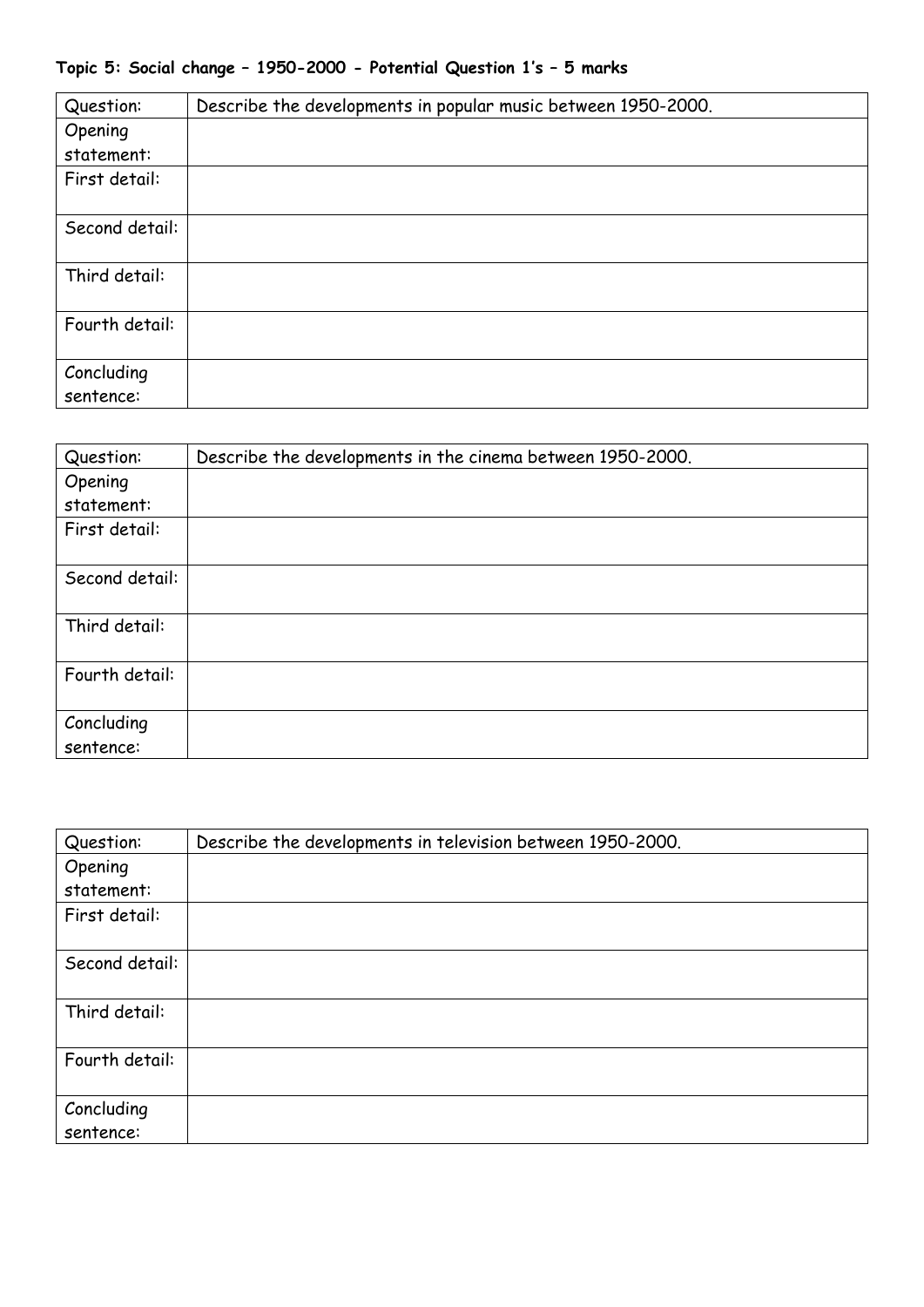| Question:      | Describe the developments in information technology between 1970-2000. |
|----------------|------------------------------------------------------------------------|
| Opening        |                                                                        |
| statement:     |                                                                        |
| First detail:  |                                                                        |
|                |                                                                        |
| Second detail: |                                                                        |
|                |                                                                        |
| Third detail:  |                                                                        |
|                |                                                                        |
| Fourth detail: |                                                                        |
|                |                                                                        |
| Concluding     |                                                                        |
| sentence:      |                                                                        |

| Question:               | Describe the developments in literature between 1950-2000. |
|-------------------------|------------------------------------------------------------|
| Opening                 |                                                            |
| statement:              |                                                            |
| First detail:           |                                                            |
| Second detail:          |                                                            |
| Third detail:           |                                                            |
| Fourth detail:          |                                                            |
| Concluding<br>sentence: |                                                            |

| Question:               | Describe the youth counterculture of the 1960s. |
|-------------------------|-------------------------------------------------|
| Opening                 |                                                 |
| statement:              |                                                 |
| First detail:           |                                                 |
| Second detail:          |                                                 |
| Third detail:           |                                                 |
| Fourth detail:          |                                                 |
| Concluding<br>sentence: |                                                 |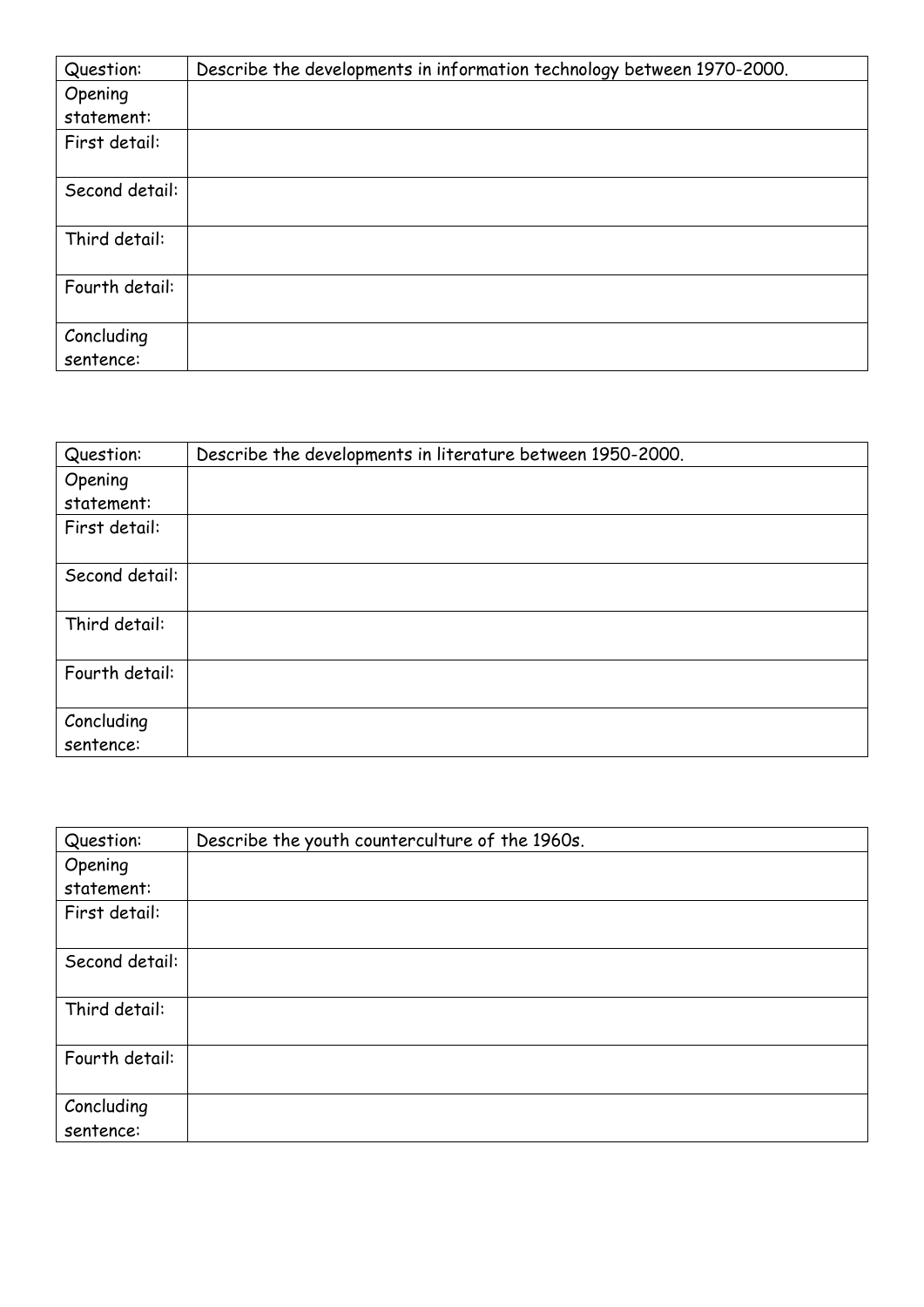| Question:      | Describe anti-war student protests. |
|----------------|-------------------------------------|
| Opening        |                                     |
| statement:     |                                     |
| First detail:  |                                     |
|                |                                     |
| Second detail: |                                     |
|                |                                     |
| Third detail:  |                                     |
|                |                                     |
| Fourth detail: |                                     |
|                |                                     |
| Concluding     |                                     |
| sentence:      |                                     |

| Question:               | Describe the work of the National Organisation for Women (NOW). |
|-------------------------|-----------------------------------------------------------------|
| Opening                 |                                                                 |
| statement:              |                                                                 |
| First detail:           |                                                                 |
| Second detail:          |                                                                 |
| Third detail:           |                                                                 |
| Fourth detail:          |                                                                 |
| Concluding<br>sentence: |                                                                 |

| Question:               | Describe the Women's Liberation Movement. |
|-------------------------|-------------------------------------------|
| Opening                 |                                           |
| statement:              |                                           |
| First detail:           |                                           |
| Second detail:          |                                           |
| Third detail:           |                                           |
| Fourth detail:          |                                           |
| Concluding<br>sentence: |                                           |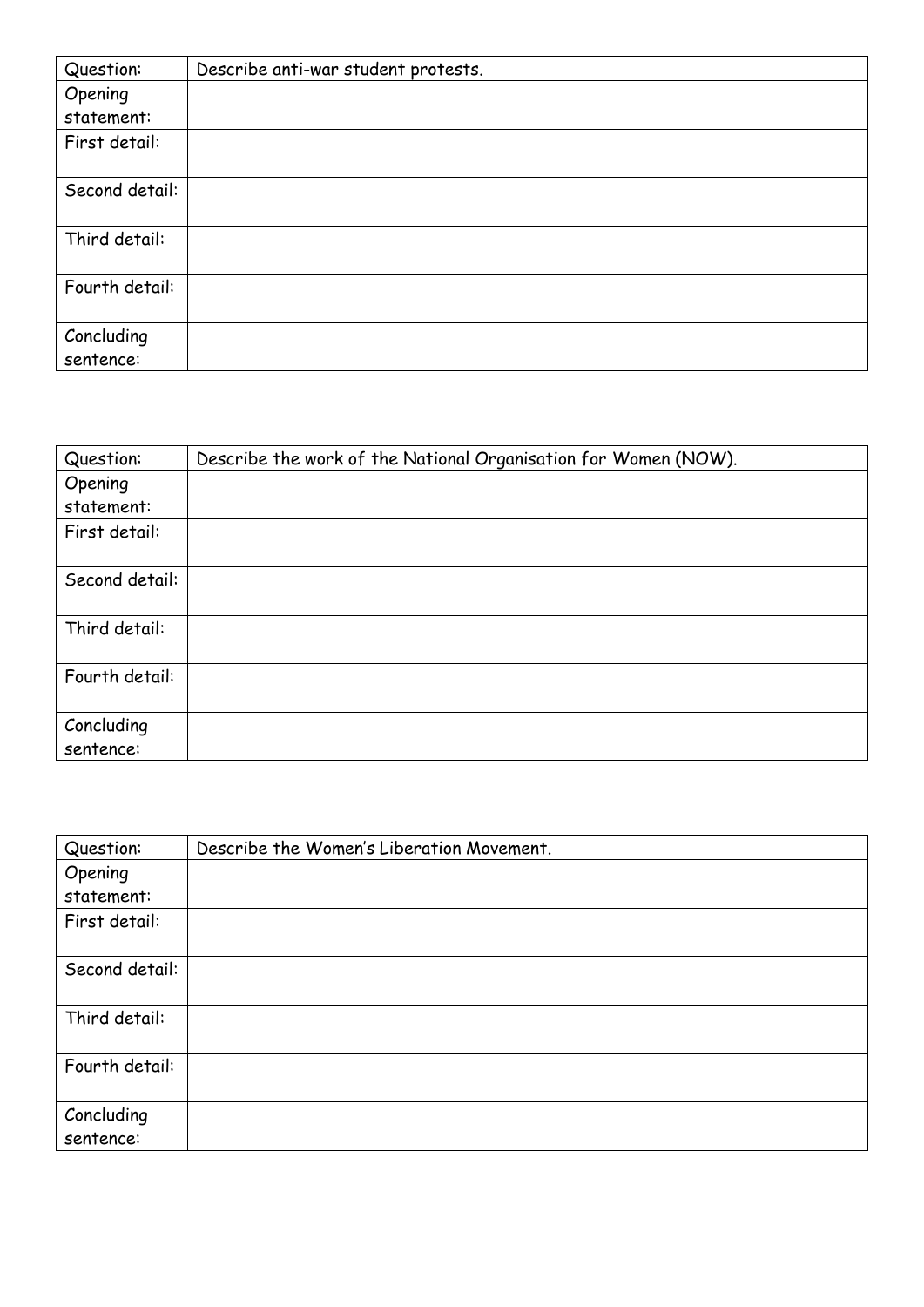## **Topic 5: Social change – 1950-2000 - Potential Question 2's – 6 marks**

| Question:        | How far did music develop between 1950-2000? |
|------------------|----------------------------------------------|
| Opening -        |                                              |
| address how far: |                                              |
| First point and  |                                              |
| detail:          |                                              |
| Address how far  |                                              |
| based on first   |                                              |
| point:           |                                              |
| Second point and |                                              |
| detail:          |                                              |
| Address how far  |                                              |
| based on second  |                                              |
| point:           |                                              |
| Conclusion -     |                                              |
| address how far: |                                              |

| Question:        | How far did the cinema develop between 1950-2000? |
|------------------|---------------------------------------------------|
| Opening -        |                                                   |
| address how far: |                                                   |
| First point and  |                                                   |
| detail:          |                                                   |
| Address how far  |                                                   |
| based on first   |                                                   |
| point:           |                                                   |
| Second point and |                                                   |
| detail:          |                                                   |
| Address how far  |                                                   |
| based on second  |                                                   |
| point:           |                                                   |
| Conclusion -     |                                                   |
| address how far: |                                                   |

| Question:        | How far did television develop between 1950-2000? |
|------------------|---------------------------------------------------|
|                  |                                                   |
| Opening -        |                                                   |
| address how far: |                                                   |
| First point and  |                                                   |
| detail:          |                                                   |
| Address how far  |                                                   |
| based on first   |                                                   |
| point:           |                                                   |
| Second point and |                                                   |
| detail:          |                                                   |
| Address how far  |                                                   |
| based on second  |                                                   |
| point:           |                                                   |
| Conclusion -     |                                                   |
| address how far: |                                                   |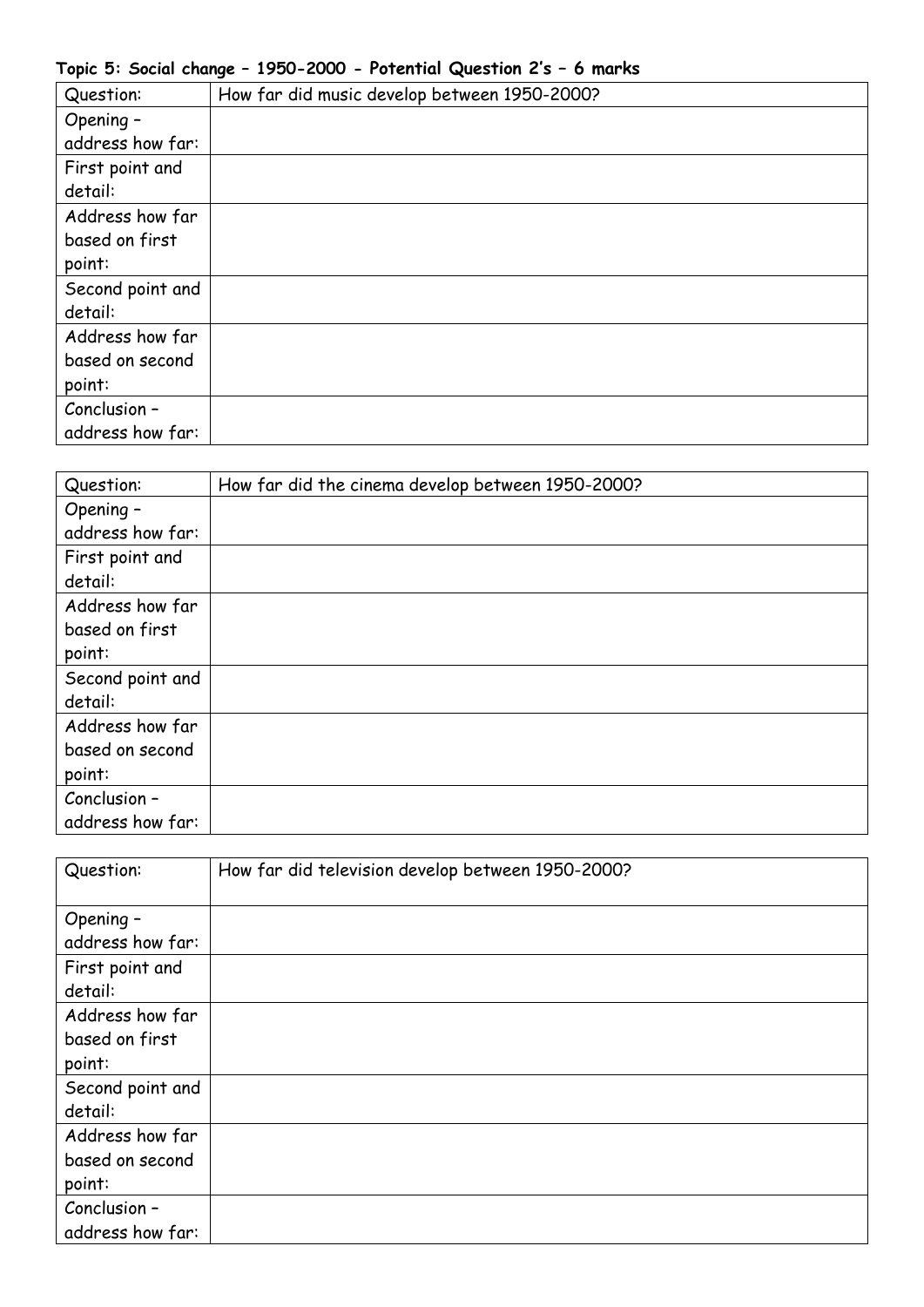| Question:        | How far did literature develop between 1950-2000? |
|------------------|---------------------------------------------------|
| Opening -        |                                                   |
| address how far: |                                                   |
| First point and  |                                                   |
| detail:          |                                                   |
| Address how far  |                                                   |
| based on first   |                                                   |
| point:           |                                                   |
| Second point and |                                                   |
| detail:          |                                                   |
| Address how far  |                                                   |
| based on second  |                                                   |
| point:           |                                                   |
| Conclusion -     |                                                   |
| address how far: |                                                   |

| Question:        | How far did the student movement make progress? |
|------------------|-------------------------------------------------|
| Opening -        |                                                 |
| address how far: |                                                 |
| First point and  |                                                 |
| detail:          |                                                 |
| Address how far  |                                                 |
| based on first   |                                                 |
| point:           |                                                 |
| Second point and |                                                 |
| detail:          |                                                 |
| Address how far  |                                                 |
| based on second  |                                                 |
| point:           |                                                 |
| Conclusion -     |                                                 |
| address how far: |                                                 |

| Question:        | How far had attitudes towards women changed by 2000? |
|------------------|------------------------------------------------------|
| Opening -        |                                                      |
| address how far: |                                                      |
| First point and  |                                                      |
| detail:          |                                                      |
| Address how far  |                                                      |
| based on first   |                                                      |
| point:           |                                                      |
| Second point and |                                                      |
| detail:          |                                                      |
| Address how far  |                                                      |
| based on second  |                                                      |
| point:           |                                                      |
| Conclusion -     |                                                      |
| address how far: |                                                      |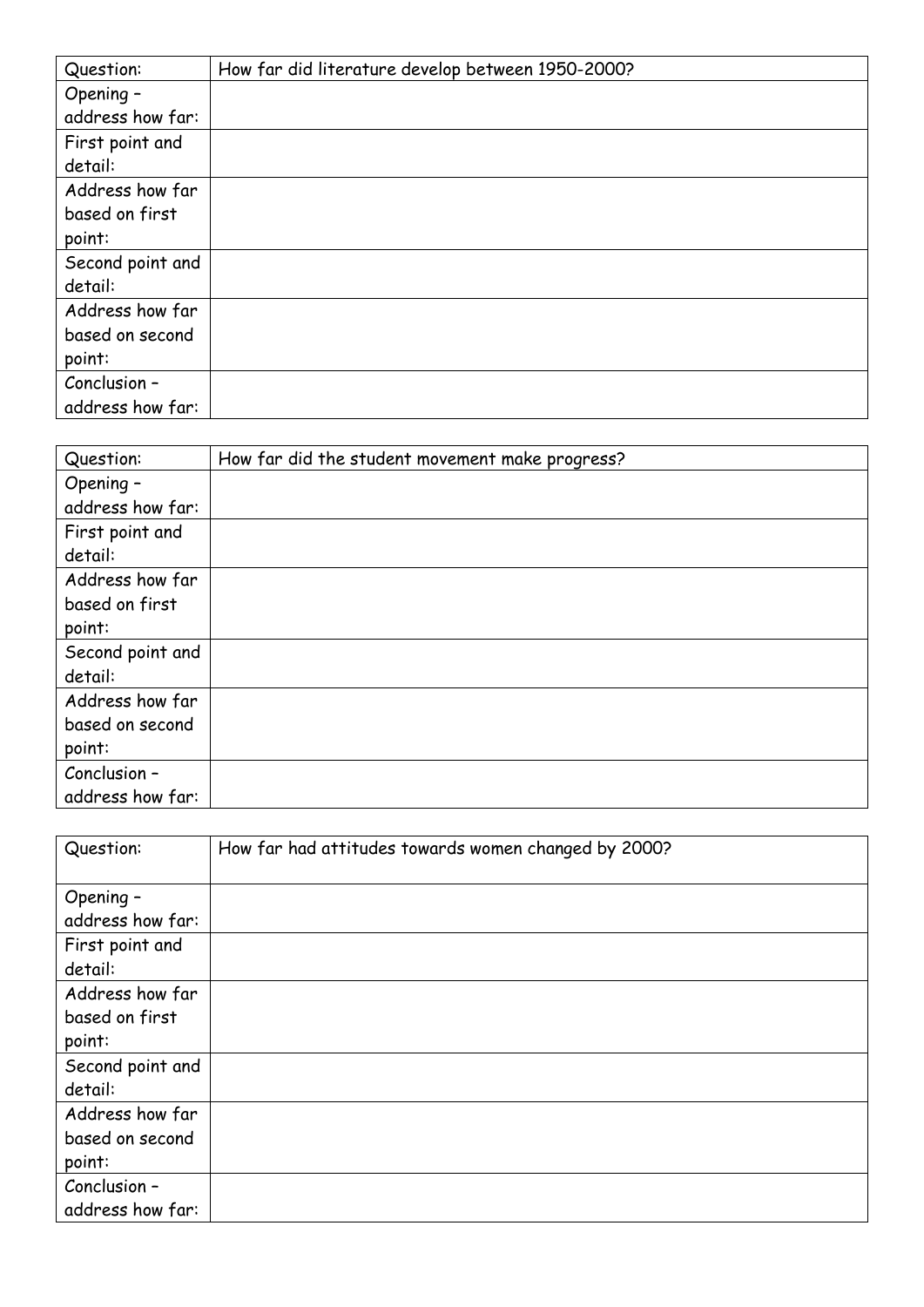| Question:      | The lives of many Americans during the period 1960-2000 were influenced by<br>developments such as:<br>The cinema<br>Television<br>Information technology<br>Arrange these developments in order of their significance in influencing the lives of<br>Americans during this period. |
|----------------|-------------------------------------------------------------------------------------------------------------------------------------------------------------------------------------------------------------------------------------------------------------------------------------|
| First choice:  |                                                                                                                                                                                                                                                                                     |
| Detail for     |                                                                                                                                                                                                                                                                                     |
| first choice:  |                                                                                                                                                                                                                                                                                     |
| Why first      |                                                                                                                                                                                                                                                                                     |
| choice is most |                                                                                                                                                                                                                                                                                     |
| significant:   |                                                                                                                                                                                                                                                                                     |
| Second choice: |                                                                                                                                                                                                                                                                                     |
| Detail for     |                                                                                                                                                                                                                                                                                     |
| first choice:  |                                                                                                                                                                                                                                                                                     |
| Why first      |                                                                                                                                                                                                                                                                                     |
| choice is most |                                                                                                                                                                                                                                                                                     |
| significant:   |                                                                                                                                                                                                                                                                                     |
| Third choice:  |                                                                                                                                                                                                                                                                                     |
| Detail for     |                                                                                                                                                                                                                                                                                     |
| third choice:  |                                                                                                                                                                                                                                                                                     |
| Why third      |                                                                                                                                                                                                                                                                                     |
| choice is most |                                                                                                                                                                                                                                                                                     |
| significant:   |                                                                                                                                                                                                                                                                                     |

| Question:      | Many of the youth of the USA joined the student movement due to:                    |
|----------------|-------------------------------------------------------------------------------------|
|                | The Student for a Democratic Society (SDS)<br>The Vietnam War                       |
|                |                                                                                     |
|                | Protest singers                                                                     |
|                | Arrange the factors in order of their significance in terms of drawing the youth to |
|                | join the student movement.                                                          |
| First choice:  |                                                                                     |
| Detail for     |                                                                                     |
| first choice:  |                                                                                     |
| Why first      |                                                                                     |
| choice is most |                                                                                     |
| significant:   |                                                                                     |
| Second choice: |                                                                                     |
| Detail for     |                                                                                     |
| first choice:  |                                                                                     |
| Why first      |                                                                                     |
| choice is most |                                                                                     |
| significant:   |                                                                                     |
| Third choice:  |                                                                                     |
| Detail for     |                                                                                     |
| third choice:  |                                                                                     |
| Why third      |                                                                                     |
| choice is most |                                                                                     |
| significant:   |                                                                                     |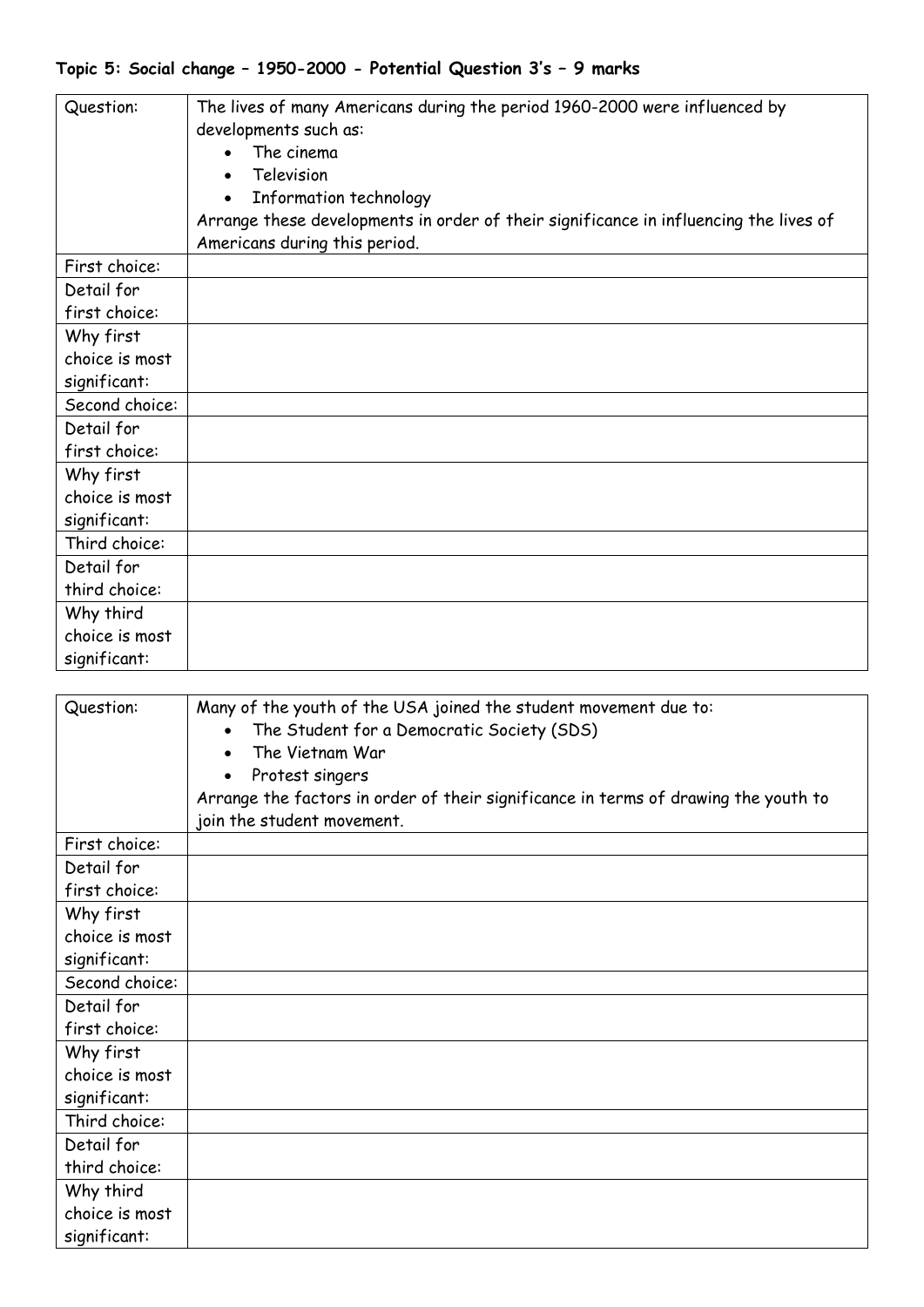| Question:      | The lives of many American women during the period from 1945-1990 were influenced<br>by developments such as:<br>The impact of the Second World War<br>The work of the National Organisation for Women (NOW)<br>The work of the Women's Liberation Movement<br>Arrange these developments in order of their significance in influencing the lives of<br>American women during this period. |
|----------------|--------------------------------------------------------------------------------------------------------------------------------------------------------------------------------------------------------------------------------------------------------------------------------------------------------------------------------------------------------------------------------------------|
| First choice:  |                                                                                                                                                                                                                                                                                                                                                                                            |
| Detail for     |                                                                                                                                                                                                                                                                                                                                                                                            |
| first choice:  |                                                                                                                                                                                                                                                                                                                                                                                            |
| Why first      |                                                                                                                                                                                                                                                                                                                                                                                            |
| choice is most |                                                                                                                                                                                                                                                                                                                                                                                            |
| significant:   |                                                                                                                                                                                                                                                                                                                                                                                            |
| Second choice: |                                                                                                                                                                                                                                                                                                                                                                                            |
| Detail for     |                                                                                                                                                                                                                                                                                                                                                                                            |
| first choice:  |                                                                                                                                                                                                                                                                                                                                                                                            |
| Why first      |                                                                                                                                                                                                                                                                                                                                                                                            |
| choice is most |                                                                                                                                                                                                                                                                                                                                                                                            |
| significant:   |                                                                                                                                                                                                                                                                                                                                                                                            |
| Third choice:  |                                                                                                                                                                                                                                                                                                                                                                                            |
| Detail for     |                                                                                                                                                                                                                                                                                                                                                                                            |
| third choice:  |                                                                                                                                                                                                                                                                                                                                                                                            |
| Why third      |                                                                                                                                                                                                                                                                                                                                                                                            |
| choice is most |                                                                                                                                                                                                                                                                                                                                                                                            |
| significant:   |                                                                                                                                                                                                                                                                                                                                                                                            |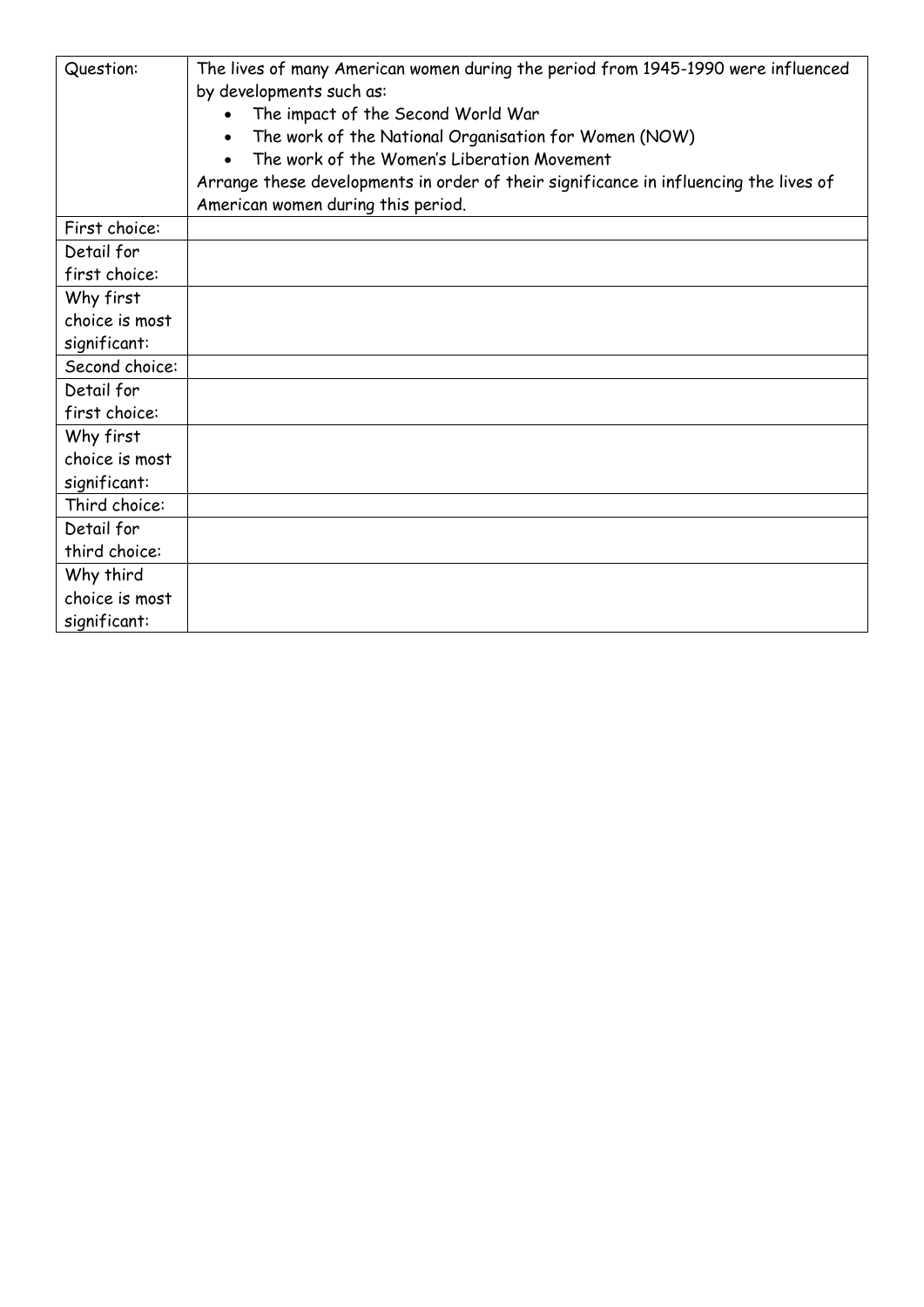## **Topic 5: Social change – 1950-2000 - Potential Question 4's – 8 marks**

| Question:        | Explain why television had so much influence on US society. |
|------------------|-------------------------------------------------------------|
| Opening - give   |                                                             |
| two reasons:     |                                                             |
| First reason     |                                                             |
| why:             |                                                             |
| Explanation of   |                                                             |
| first reason:    |                                                             |
|                  |                                                             |
|                  |                                                             |
|                  |                                                             |
| Second reason    |                                                             |
| why:             |                                                             |
| Explanation of   |                                                             |
| second reason:   |                                                             |
|                  |                                                             |
|                  |                                                             |
|                  |                                                             |
| Conclusion -     |                                                             |
| summarise and    |                                                             |
| link back to the |                                                             |
| question         |                                                             |

| Question:        | Explain why many teenagers rebelled against society in the 1950s. |
|------------------|-------------------------------------------------------------------|
| Opening - give   |                                                                   |
| two reasons:     |                                                                   |
| First reason     |                                                                   |
| why:             |                                                                   |
| Explanation of   |                                                                   |
| first reason:    |                                                                   |
|                  |                                                                   |
|                  |                                                                   |
|                  |                                                                   |
| Second reason    |                                                                   |
| why:             |                                                                   |
| Explanation of   |                                                                   |
| second reason:   |                                                                   |
|                  |                                                                   |
|                  |                                                                   |
|                  |                                                                   |
| Conclusion -     |                                                                   |
| summarise and    |                                                                   |
| link back to the |                                                                   |
| question         |                                                                   |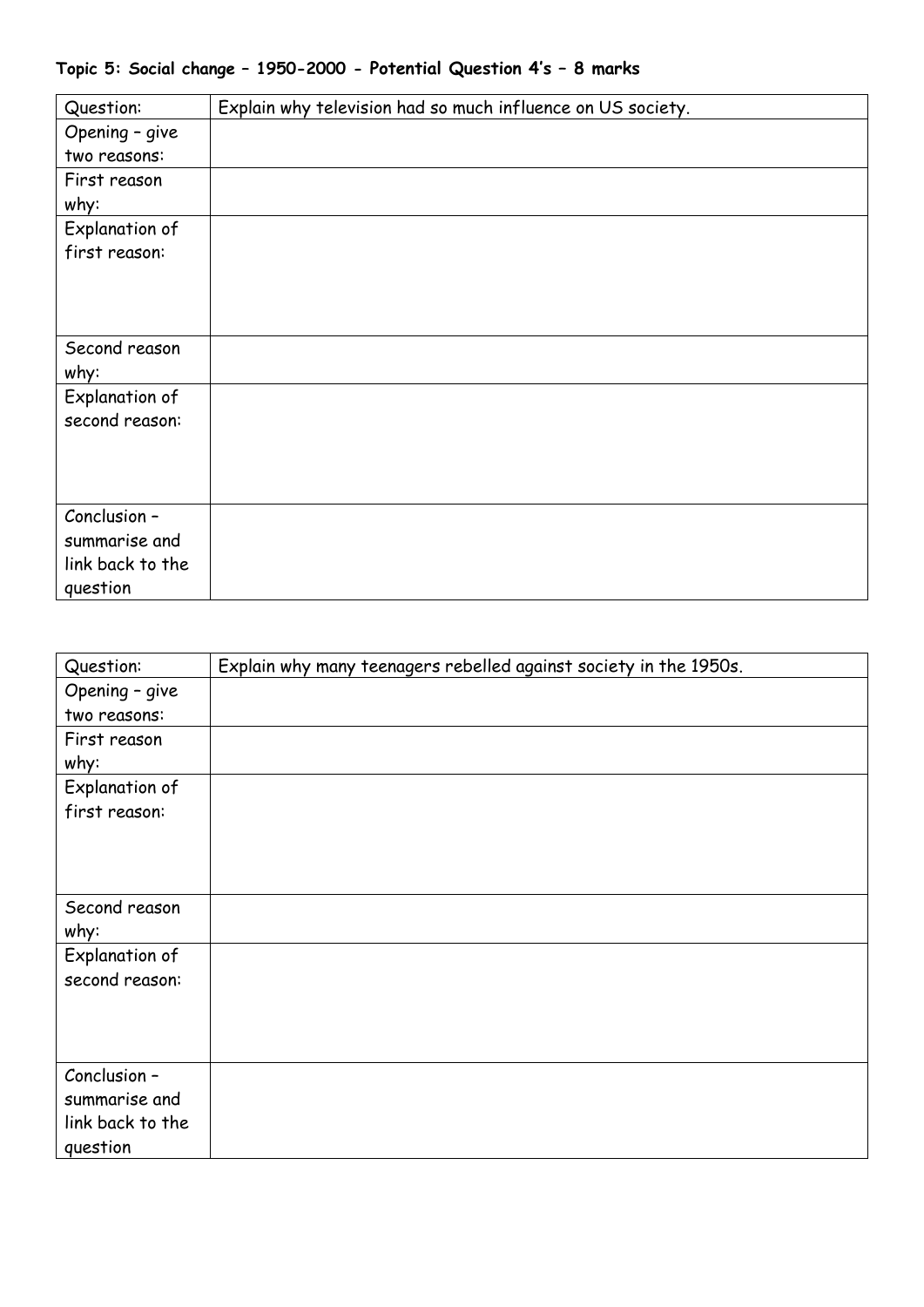| Question:        | Explain why youth culture changed between the 1950s and 1960s. |
|------------------|----------------------------------------------------------------|
| Opening - give   |                                                                |
| two reasons:     |                                                                |
| First reason     |                                                                |
| why:             |                                                                |
| Explanation of   |                                                                |
| first reason:    |                                                                |
|                  |                                                                |
|                  |                                                                |
|                  |                                                                |
| Second reason    |                                                                |
| why:             |                                                                |
| Explanation of   |                                                                |
| second reason:   |                                                                |
|                  |                                                                |
|                  |                                                                |
|                  |                                                                |
| Conclusion -     |                                                                |
| summarise and    |                                                                |
| link back to the |                                                                |
| question         |                                                                |

| Question:        | Explain why the Second World War was a turning point for women. |
|------------------|-----------------------------------------------------------------|
| Opening - give   |                                                                 |
| two reasons:     |                                                                 |
| First reason     |                                                                 |
| why:             |                                                                 |
| Explanation of   |                                                                 |
| first reason:    |                                                                 |
|                  |                                                                 |
|                  |                                                                 |
|                  |                                                                 |
| Second reason    |                                                                 |
| why:             |                                                                 |
| Explanation of   |                                                                 |
| second reason:   |                                                                 |
|                  |                                                                 |
|                  |                                                                 |
|                  |                                                                 |
| Conclusion -     |                                                                 |
| summarise and    |                                                                 |
| link back to the |                                                                 |
| question         |                                                                 |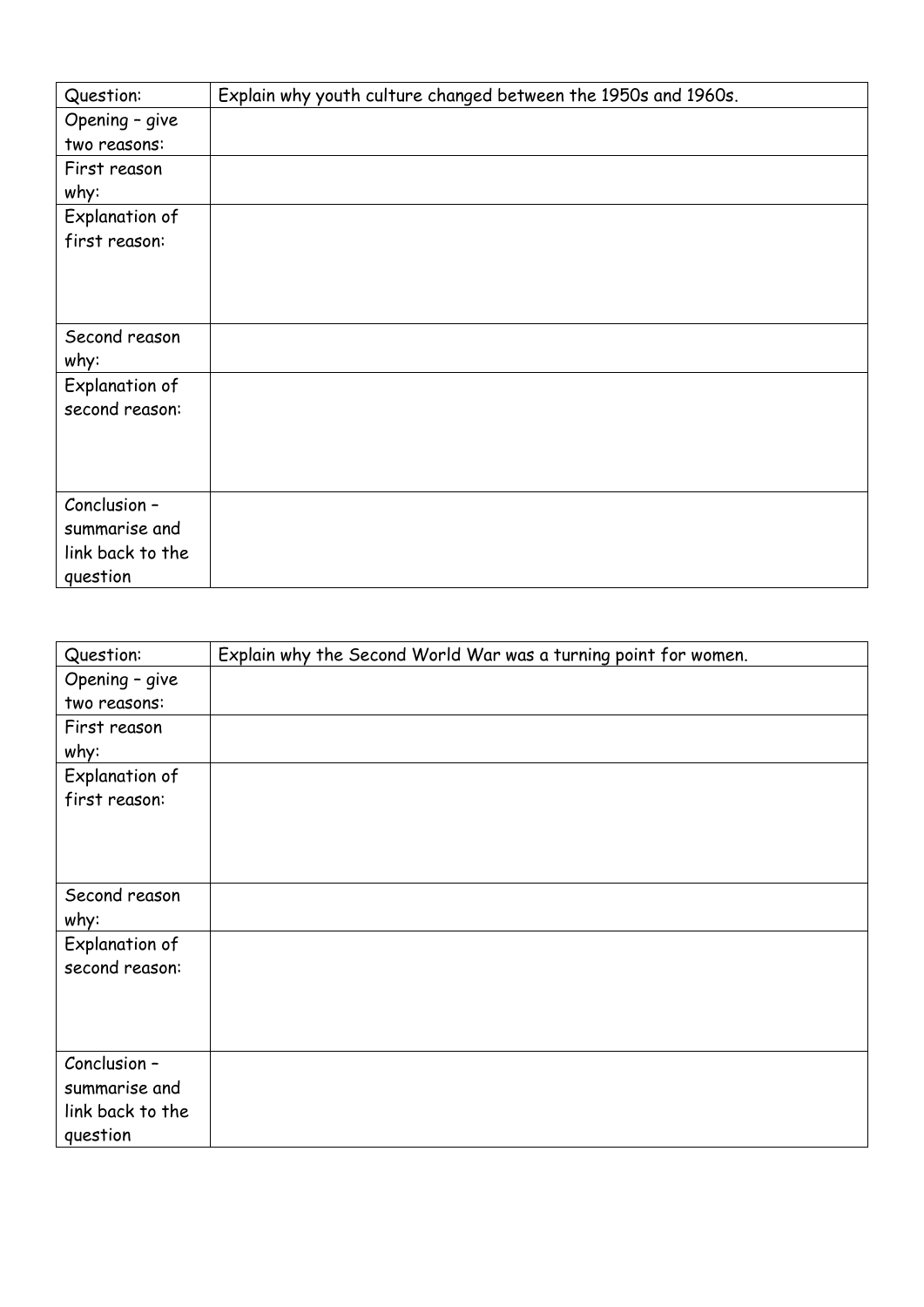| Question:        | Explain why the Women's Liberation Movement was ridiculed. |
|------------------|------------------------------------------------------------|
| Opening - give   |                                                            |
| two reasons:     |                                                            |
| First reason     |                                                            |
| why:             |                                                            |
| Explanation of   |                                                            |
| first reason:    |                                                            |
|                  |                                                            |
|                  |                                                            |
|                  |                                                            |
| Second reason    |                                                            |
| why:             |                                                            |
| Explanation of   |                                                            |
| second reason:   |                                                            |
|                  |                                                            |
|                  |                                                            |
|                  |                                                            |
| Conclusion -     |                                                            |
| summarise and    |                                                            |
| link back to the |                                                            |
| question         |                                                            |

| Question:        | Explain why the women's movement was a success. |
|------------------|-------------------------------------------------|
| Opening - give   |                                                 |
| two reasons:     |                                                 |
| First reason     |                                                 |
| why:             |                                                 |
| Explanation of   |                                                 |
| first reason:    |                                                 |
|                  |                                                 |
|                  |                                                 |
|                  |                                                 |
| Second reason    |                                                 |
| why:             |                                                 |
| Explanation of   |                                                 |
| second reason:   |                                                 |
|                  |                                                 |
|                  |                                                 |
|                  |                                                 |
| Conclusion -     |                                                 |
| summarise and    |                                                 |
| link back to the |                                                 |
| question         |                                                 |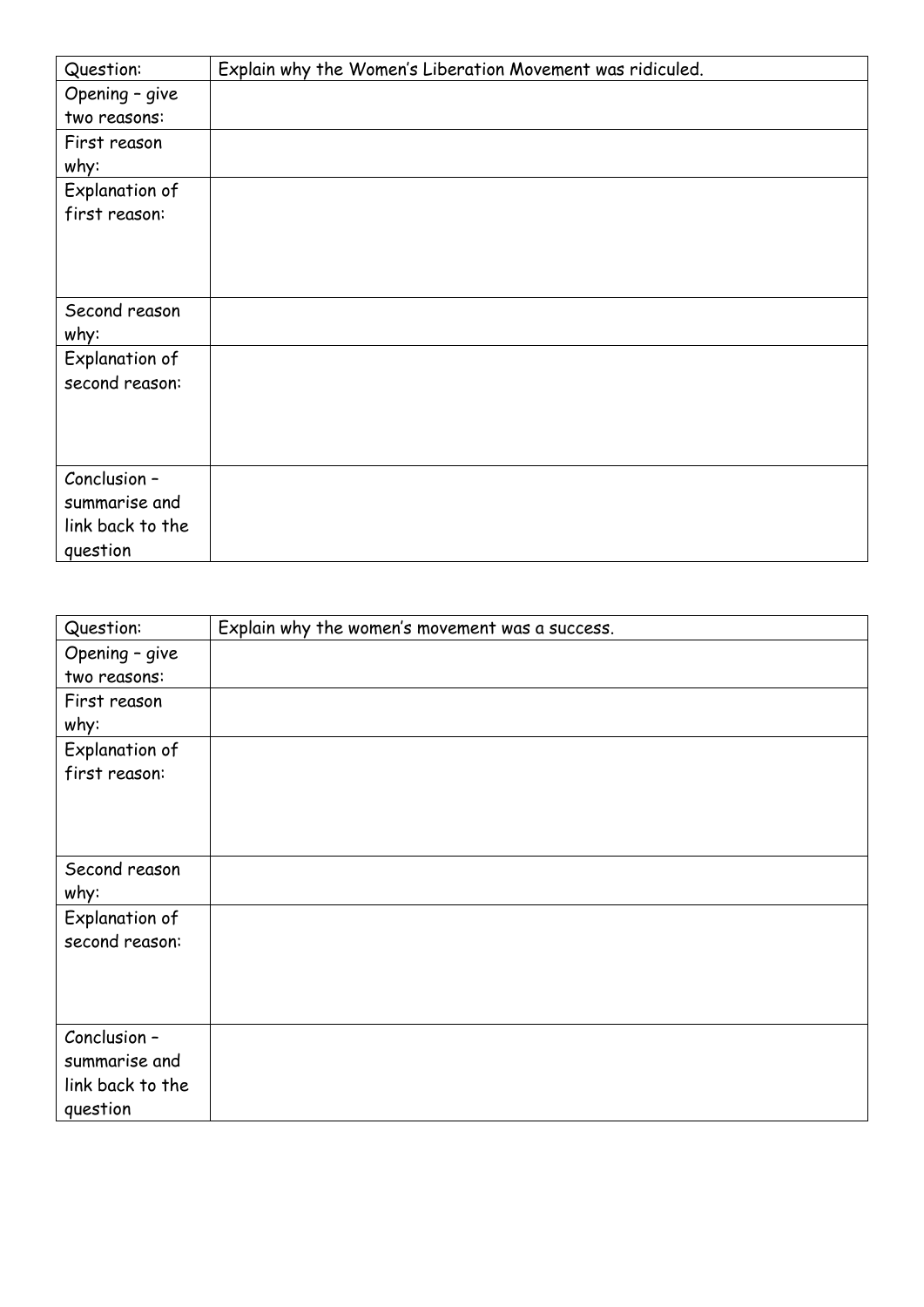| Topic 5: Social change - 1950-2000 - Potential Question 5's - 12 marks |  |  |  |  |  |  |
|------------------------------------------------------------------------|--|--|--|--|--|--|
|------------------------------------------------------------------------|--|--|--|--|--|--|

| Question:                           | How important was music in terms of influencing American society? |
|-------------------------------------|-------------------------------------------------------------------|
| Discuss the given                   |                                                                   |
| factor, its                         |                                                                   |
| significance and                    |                                                                   |
| two others:                         |                                                                   |
| First (given)                       |                                                                   |
| reason factor:                      |                                                                   |
| Detail for first                    |                                                                   |
| factor:                             |                                                                   |
|                                     |                                                                   |
|                                     |                                                                   |
| Reason why first                    |                                                                   |
| factor was                          |                                                                   |
| important:                          |                                                                   |
|                                     |                                                                   |
| Second (own)                        |                                                                   |
| factor:                             |                                                                   |
| Detail for second                   |                                                                   |
| factor:                             |                                                                   |
|                                     |                                                                   |
| Reason why                          |                                                                   |
| second factor was                   |                                                                   |
| important:                          |                                                                   |
|                                     |                                                                   |
| Third (own)                         |                                                                   |
| factor:                             |                                                                   |
| Detail for third                    |                                                                   |
| factor:                             |                                                                   |
|                                     |                                                                   |
|                                     |                                                                   |
| Reason why third                    |                                                                   |
| factor was                          |                                                                   |
| important:                          |                                                                   |
|                                     |                                                                   |
| Conclusion -                        |                                                                   |
| compare the                         |                                                                   |
| three factors,<br>reach a judgement |                                                                   |
|                                     |                                                                   |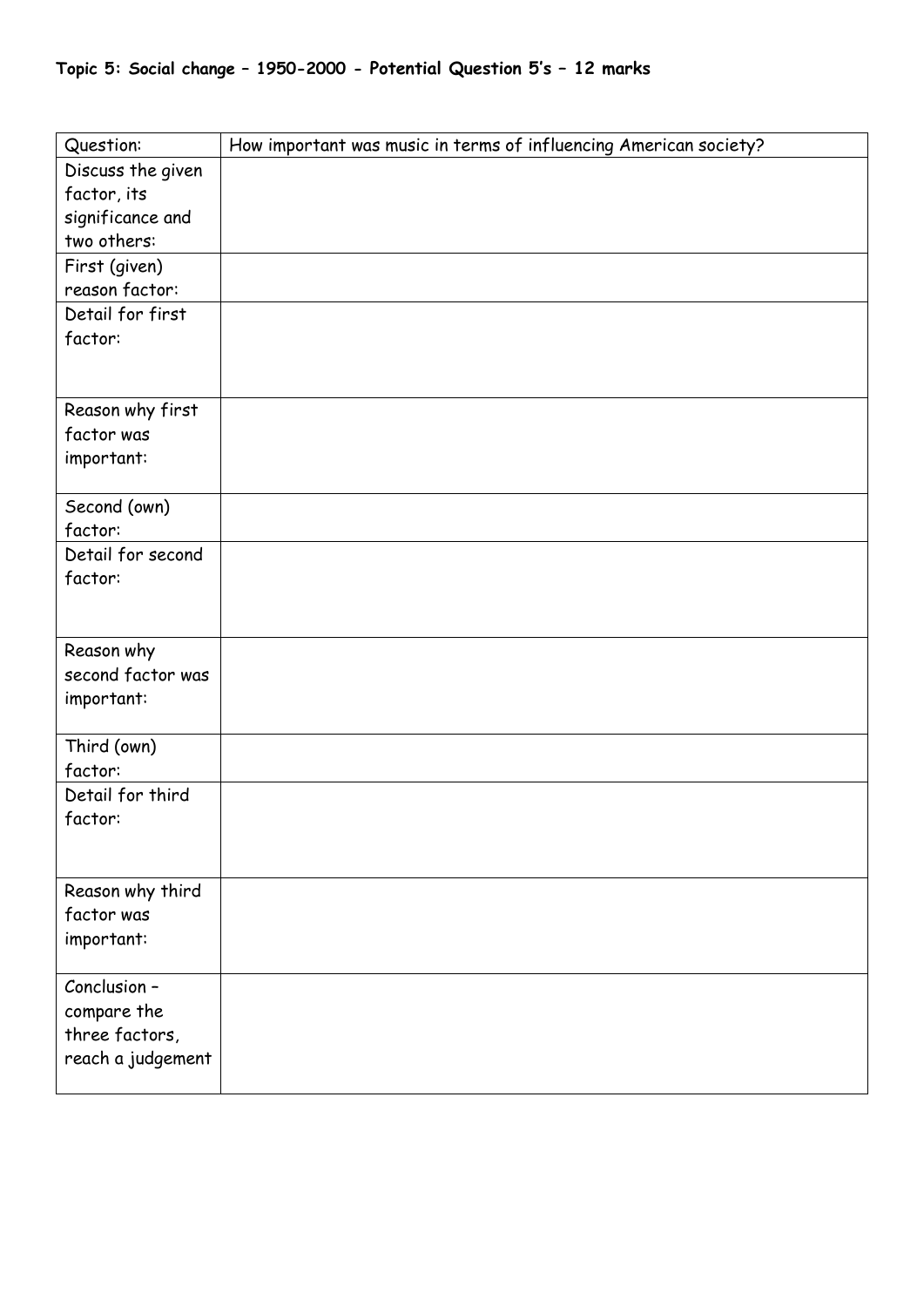| Question:         | How important were protest singers for the emergence of the student<br>movement in the USA? |
|-------------------|---------------------------------------------------------------------------------------------|
| Discuss the given |                                                                                             |
| factor, its       |                                                                                             |
| significance and  |                                                                                             |
| two others:       |                                                                                             |
| First (given)     |                                                                                             |
| reason factor:    |                                                                                             |
| Detail for first  |                                                                                             |
| factor:           |                                                                                             |
|                   |                                                                                             |
| Reason why first  |                                                                                             |
| factor was        |                                                                                             |
| important:        |                                                                                             |
|                   |                                                                                             |
| Second (own)      |                                                                                             |
| factor:           |                                                                                             |
| Detail for second |                                                                                             |
| factor:           |                                                                                             |
|                   |                                                                                             |
| Reason why        |                                                                                             |
| second factor was |                                                                                             |
| important:        |                                                                                             |
|                   |                                                                                             |
| Third (own)       |                                                                                             |
| factor:           |                                                                                             |
| Detail for third  |                                                                                             |
| factor:           |                                                                                             |
|                   |                                                                                             |
| Reason why third  |                                                                                             |
| factor was        |                                                                                             |
| important:        |                                                                                             |
|                   |                                                                                             |
| Conclusion -      |                                                                                             |
| compare the       |                                                                                             |
| three factors,    |                                                                                             |
| reach a judgement |                                                                                             |
|                   |                                                                                             |